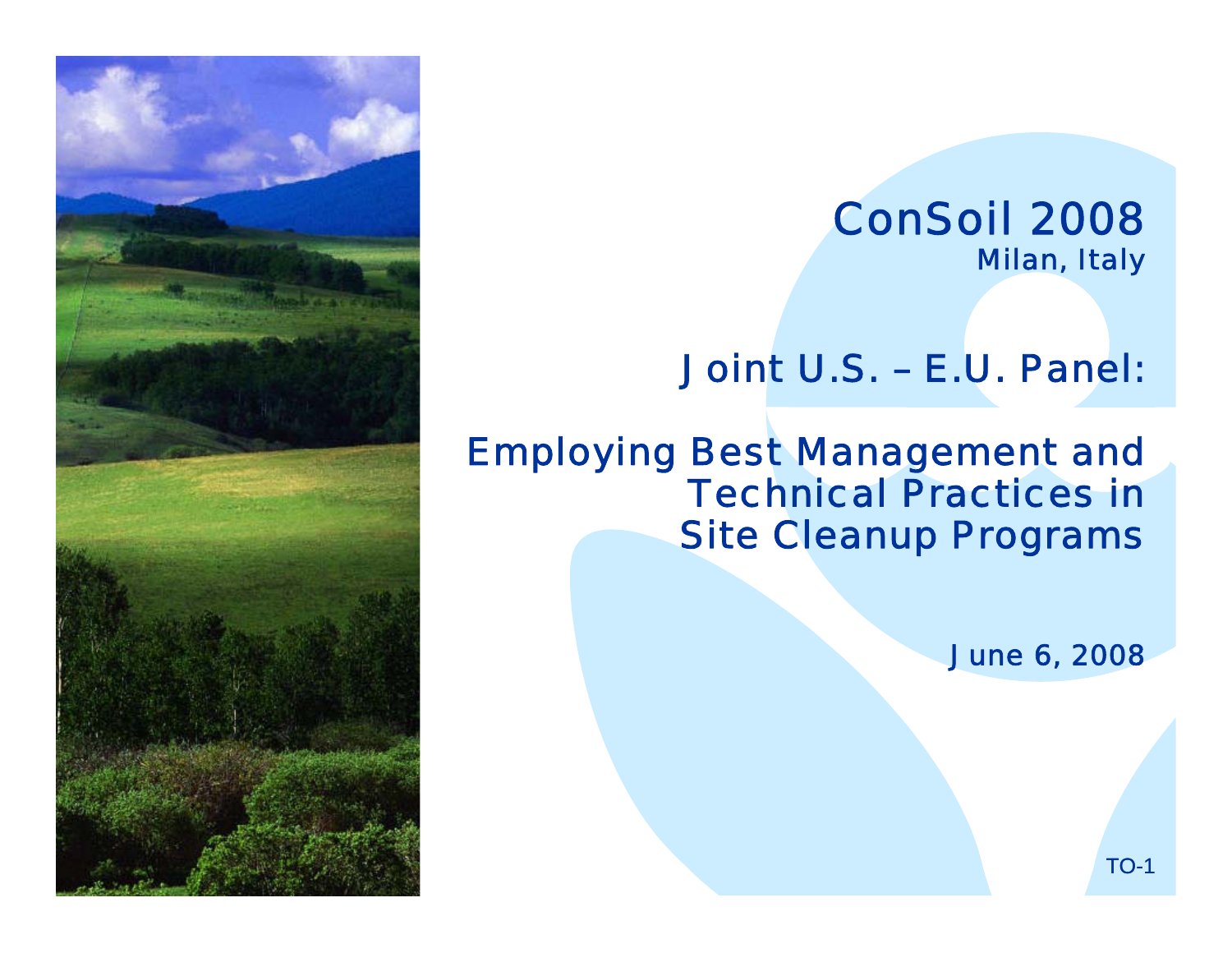### Panel Members

- ♦ *Carlos Pachon, Moderator, U.S. Environmental Protection Agency (EPA) Office of Superfund Remediation and Technology Innovation (OSRTI)*
- *Stephen Dyment, U.S. EPA/OSRTI*
- *Robert Howe, Tetra Tech EM Inc.*
- ◆ Tom Purucker, U.S. EPA Office of Research and Development, National Exposure *Research Laboratory*

TO-2

- ♦ *Giovanni Longoni, AMEC Earth & Environmental/Milan*
- $\blacklozenge$ *Dominique Darmendrail, French BRGM Group (Geological Survey of France)*
- ♦ *Sandra Novotny, EMS, Inc.*
- ♦ *David Reinke, Shell*

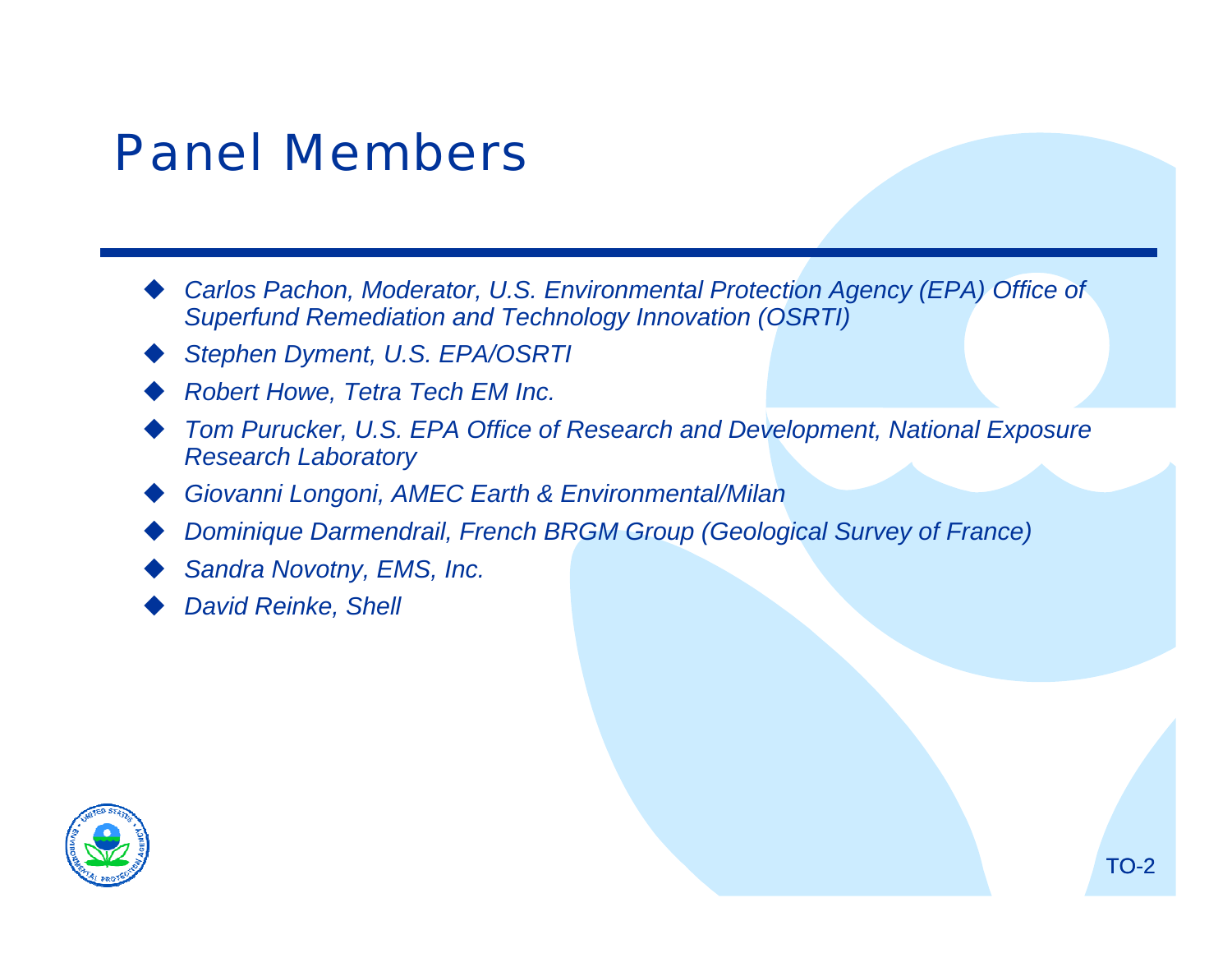# Panel Introduction

Carlos Pachon, Moderator, provided an introduction to the panel topics and members. The panel served as an opportunity for environmental professionals from both sides of the Atlantic to continue collaborating in approaches for improving site remediation. Each member represented a regulatory agency ("regulator") or a business firm involved in site cleanup projects ("practitioner").

Based on their own projects, each panel member spoke briefly about:

*Experiences in using innovative environmental strategies such as the Triad approach or sustainable "green" remediation during contaminated site cleanup,*

- *Perspectives concerning barriers, challenges, and "lessons learned" while implementing innovative strategies to improve site restoration and reuse,*
- *project activities and stakeholder relationships, Observations concerning the impact of barriers, challenges, and lessons learned on both*

*lessons learned.* ◆ Strategies for overcoming barriers and challenges and helping others to benefit from

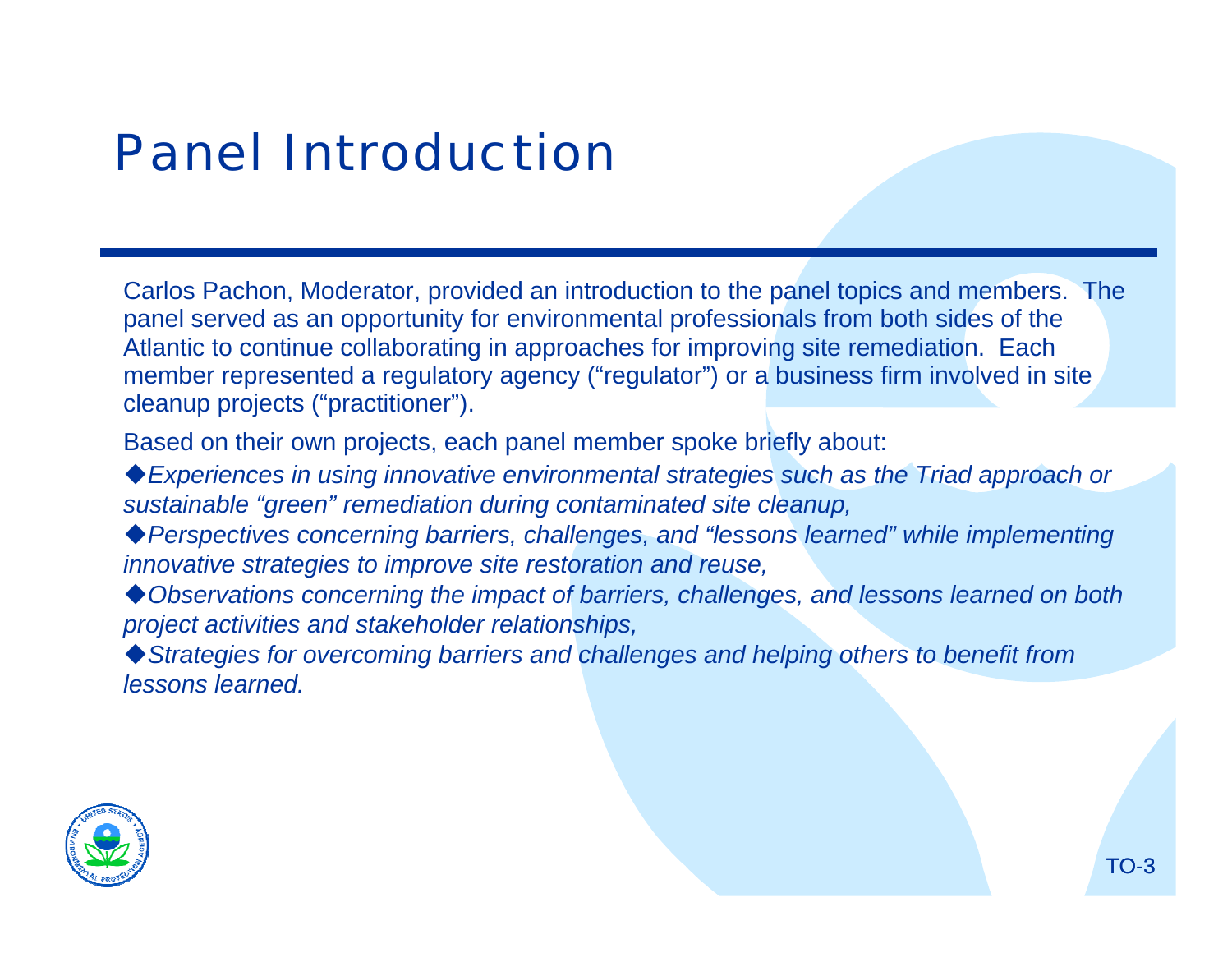# Panel Summary

Mr. Pachon summarized the panel's experiences in using innovative strategies such as Triad or green remediation strategies and noted common issues. Barriers included:

- Mixed levels of oversight or acceptance from regulators,
- $\blacklozenge$  Inconsistent metrics for measuring technology performance,
- Practitioner or regulator reluctance to suggest new strategies,
- ◆Budget constraints,
- ◆ Project delays due to external stakeholder distrust,
- Limited expertise in both regulator and practitioner communities, and
- ◆ Need for improved field and management tools.

Questions were posed to individual panel members or the full group, and audience or additional panel comments were expressed in greater detail.

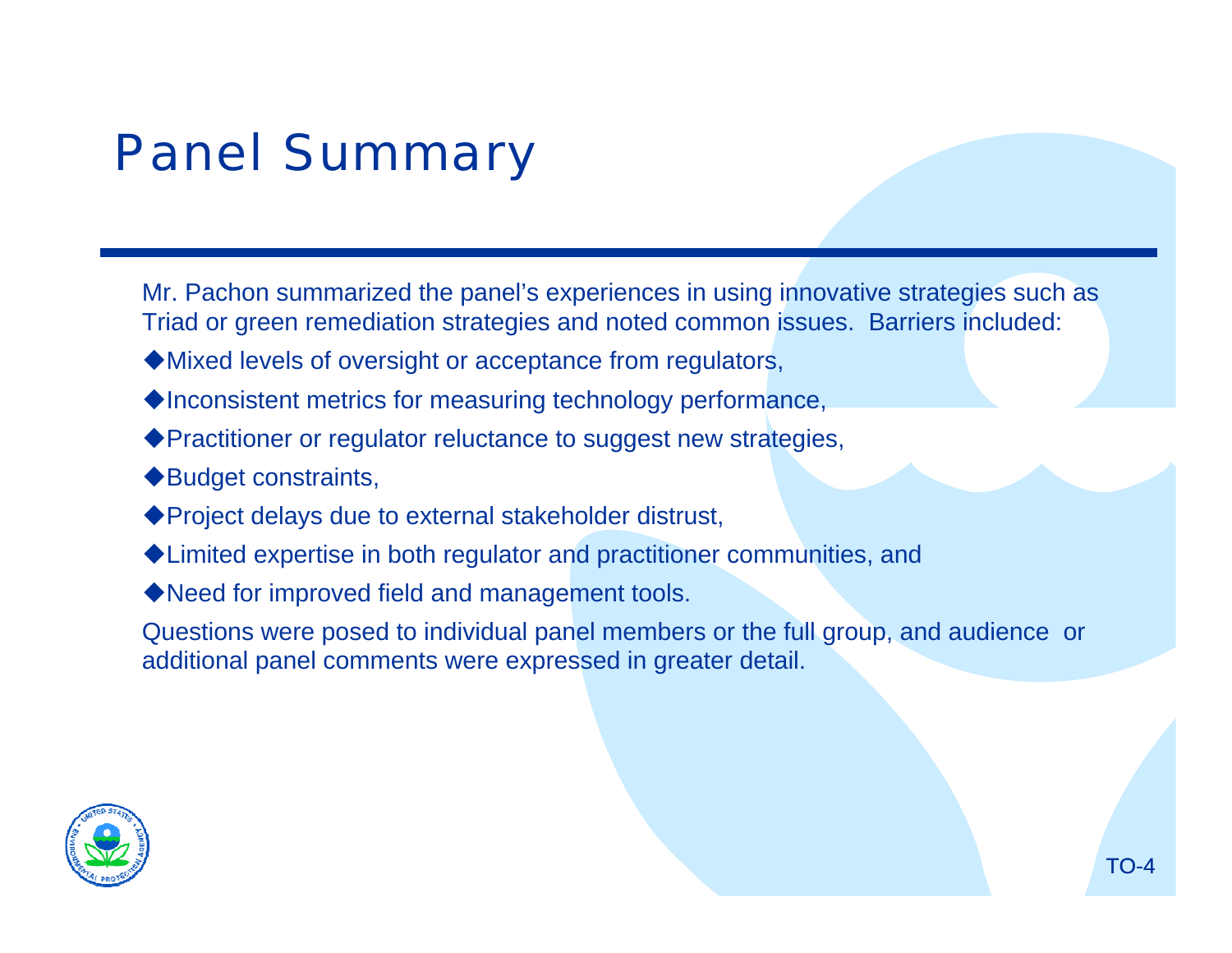#### **Question:** *What other type of barriers or success have practitioners experienced when dealing with regulators?*

**Answer:**Mr. Longoni indicated that cultural gaps do not seem to exist between E.U. regulators and industry but noted difficulties with regulatory structures and operations. One example is the process for assessing the quality of field data collected during site investigations. The regulatory agency typically collects split samples that are sent to a regulator-designated laboratory. When analytical results are available (several weeks later), results are compared to those already obtained by the industrial organization tasked with site cleanup. This process precludes use of a dynamic, flexible, and cost-effective remediation approach.

> Mr. Howe noted that staging of certain field activities and a degree of dynamic work planning can continue during this type of scenario, in order to make progress in meeting some regulatory criteria.



TO-5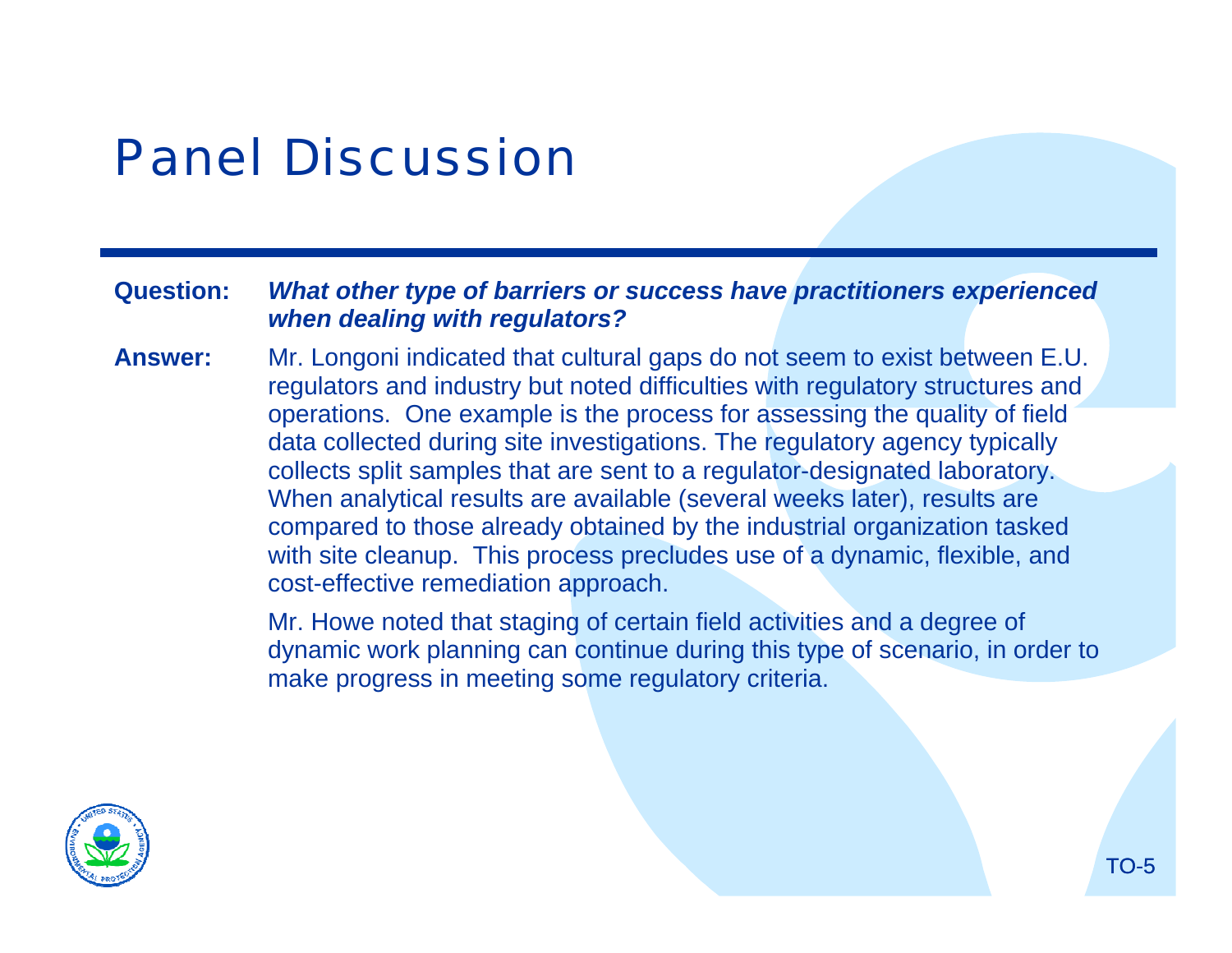**Question:** *What tools have regulators found to be successful in building stakeholder trust and facilitating the cultural shifts needed for innovative cleanup strategies?* 

**Answer:**building. Ms. Darmendrail reported that French industrial organizations are working closely and effectively with regulators to resolve environmental problems. Regulators expect to significantly increase efforts, however, to help municipal governments and communities better understand environmental problems, including site cleanups. Agencies are developing new tools for use by both practitioners and municipalities to more efficiently evaluate sustainable options and make informed decisions. In addition, regulators have found that stakeholder concerns frequently are caused by lack of project foresight, which can result in problems such as financial shortages. Authorities have begun resolving this cultural gap through increased professional training, organizational networking, media announcements, and web site

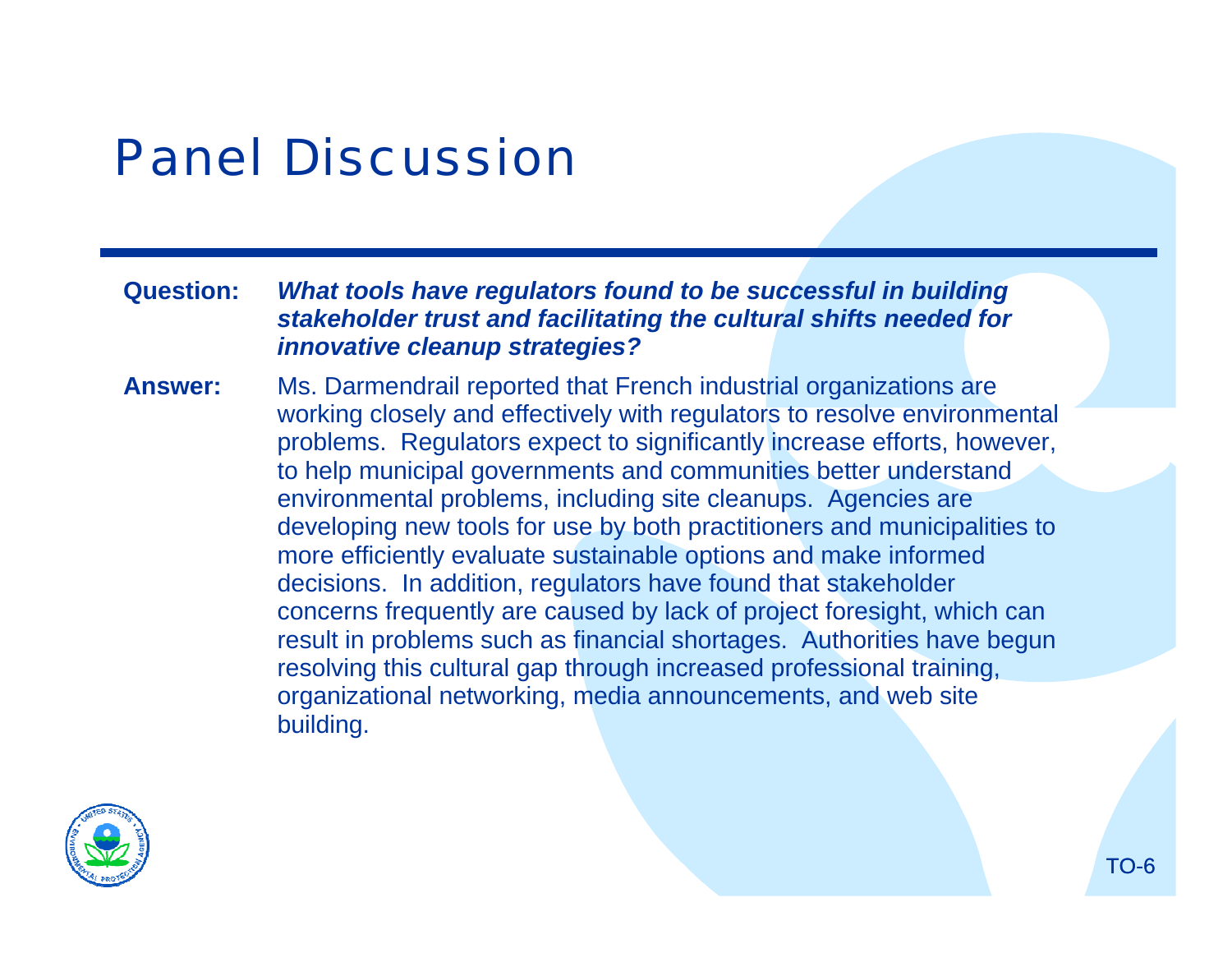**Question:** *How can greater awareness and flexibility be integrated into the regulatory process to accommodate the expanse of innovative technologies becoming available?* 

**Answers:**Mr. Pachon explained that insufficient information sharing may account for some concerns regarding regulatory flexibility. Development of site-specific case studies is one tool used by the U.S. EPA to disseminate "hands on" information. Management of stakeholder expectations is another potential tool that both regulators and practitioners can use to enhance flexibility.

> Mr. Dyment noted that today's equipment for site investigations illustrate the significant technological advancements that can be made in only 15 years. Practitioners now have access to a large assortment of tools, effectively reducing the need for a prescriptive approach for site remediation. Increased U.S. regulatory flexibility can be seen through recent legal determinations supporting non-prescriptive methods. Deployment of personnel with greater expertise in field work also may enhance regulatory acceptance.

Mr. Reinke stressed the need for practitioners to "come forward" with innovative strategies when negotiating with regulators, and to encourage discussions at a site-specific level. One forum for sharing regulator and industry information is the Sustainable Remediation Forum currently operating in the U.S. and recently formed in the E.U.

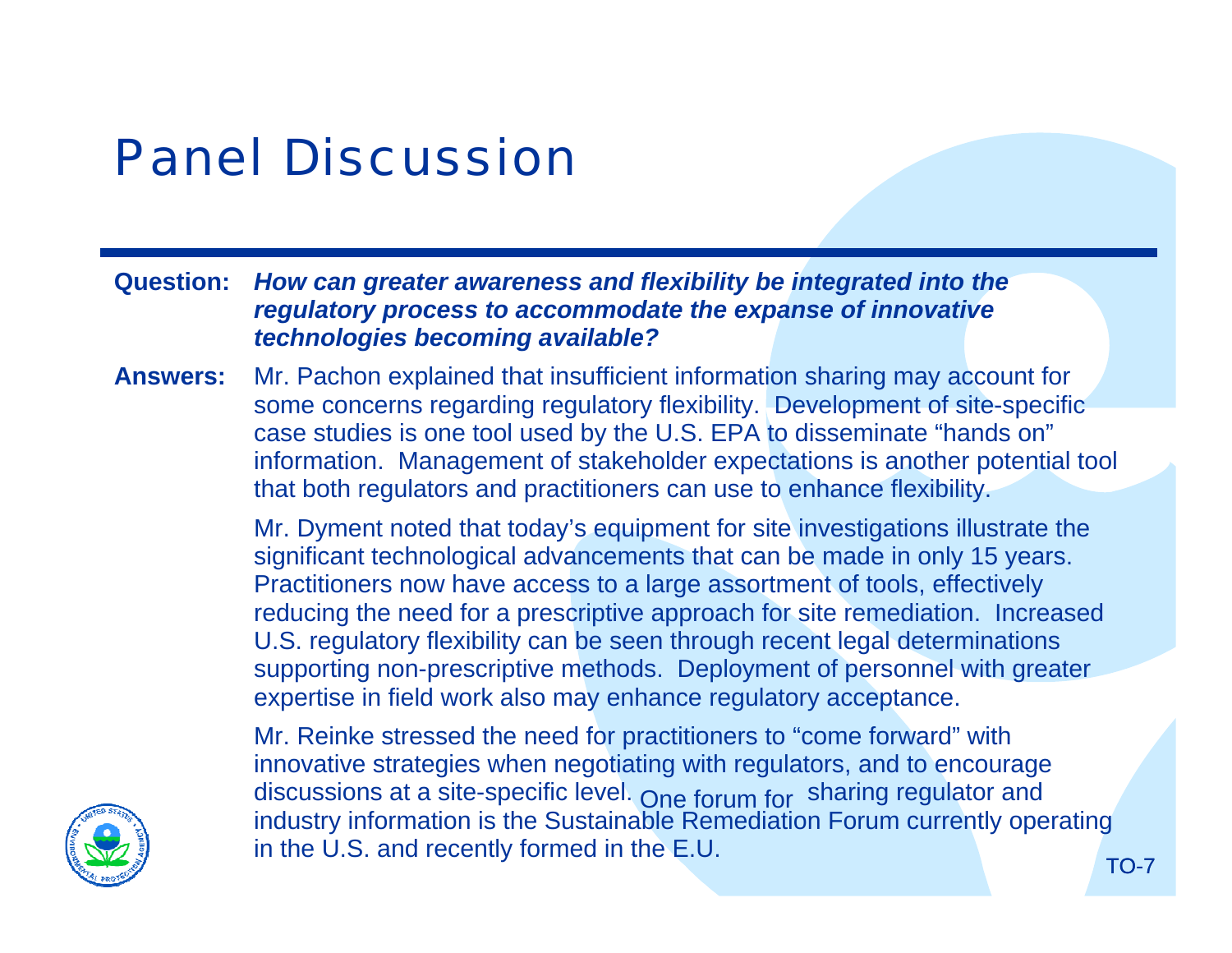**Question:** *What do you believe are the opportunities over the next few years for integrating site cleanup and real estate development?* 

**Answers:** Ms. Novotny noted significant expectations for increased integration of renewable energy systems at sites undergoing remediation. At many of these sites, the renewable energy infrastructure can continue during site redevelopment and ultimate reuse. Large sites with limited reuse options, such as former mining or military properties, provide significant potential for utility-scale solar or wind systems as well as biofuel or biofeedstock production.

> Mr. Purucker referenced EPA's latest findings of the U.S. Superfund Program annual status report, which indicate continued increase in the use of in situ rather than ex situ remediation technologies. Recommendations from EPA technical studies also indicate that greater efforts will be made to understand the long-term environmental nuances and impacts of cleanup technologies.

Mr. Pachon indicated that both government and industry are expected to more strongly being considered for development. promote and implement green remediation and Triad strategies in cleanup projects. This shift will reduce the amount of prime real estate or greenfields

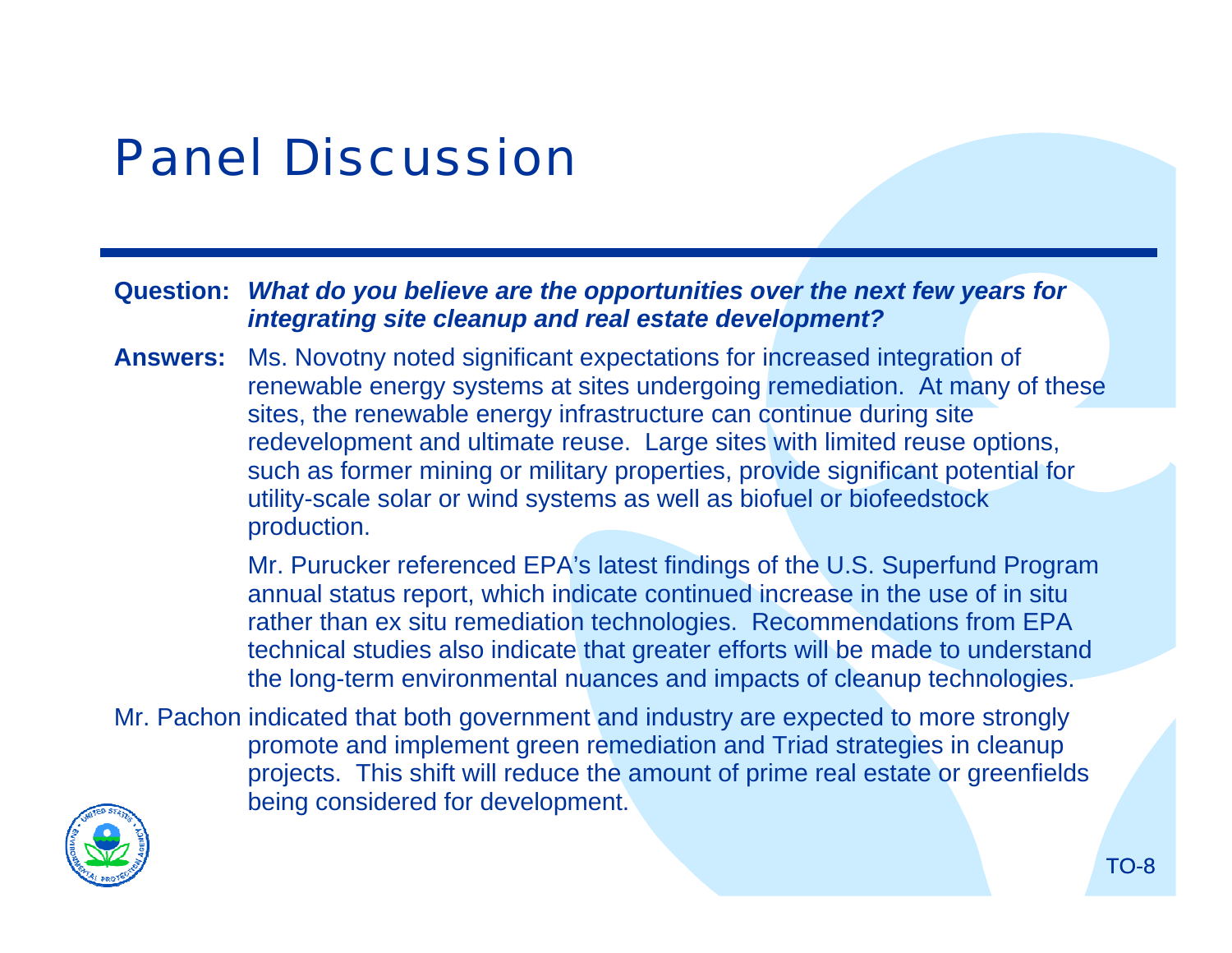**Question:** *What do you believe are the opportunities over the next few years for integrating site cleanup and real estate development?* 

#### *(continued)*

Mr. Howe cited examples of former industrial sites becoming prime redevelopment properties. The City of New York anticipates redevelopment of approximately 8,000 acres, many of which are situated on industrial fill containing hazardous contaminants or petroleum waste. Use of strategies such as Triad and green remediation on each property will accelerate cleanup and redevelopment while expanding the market for prime real estate. In addition, lessons learned in New York can be used to develop a comprehensive model for other cities looking to remediate brownfields while refining their real estate potential.

Other cleanup/redevelopment trends expected to increase include (1) reuse of dredged sediment for construction, and (2) siting of critical public facilities such as community service buildings or schools on remediated inner city properties.